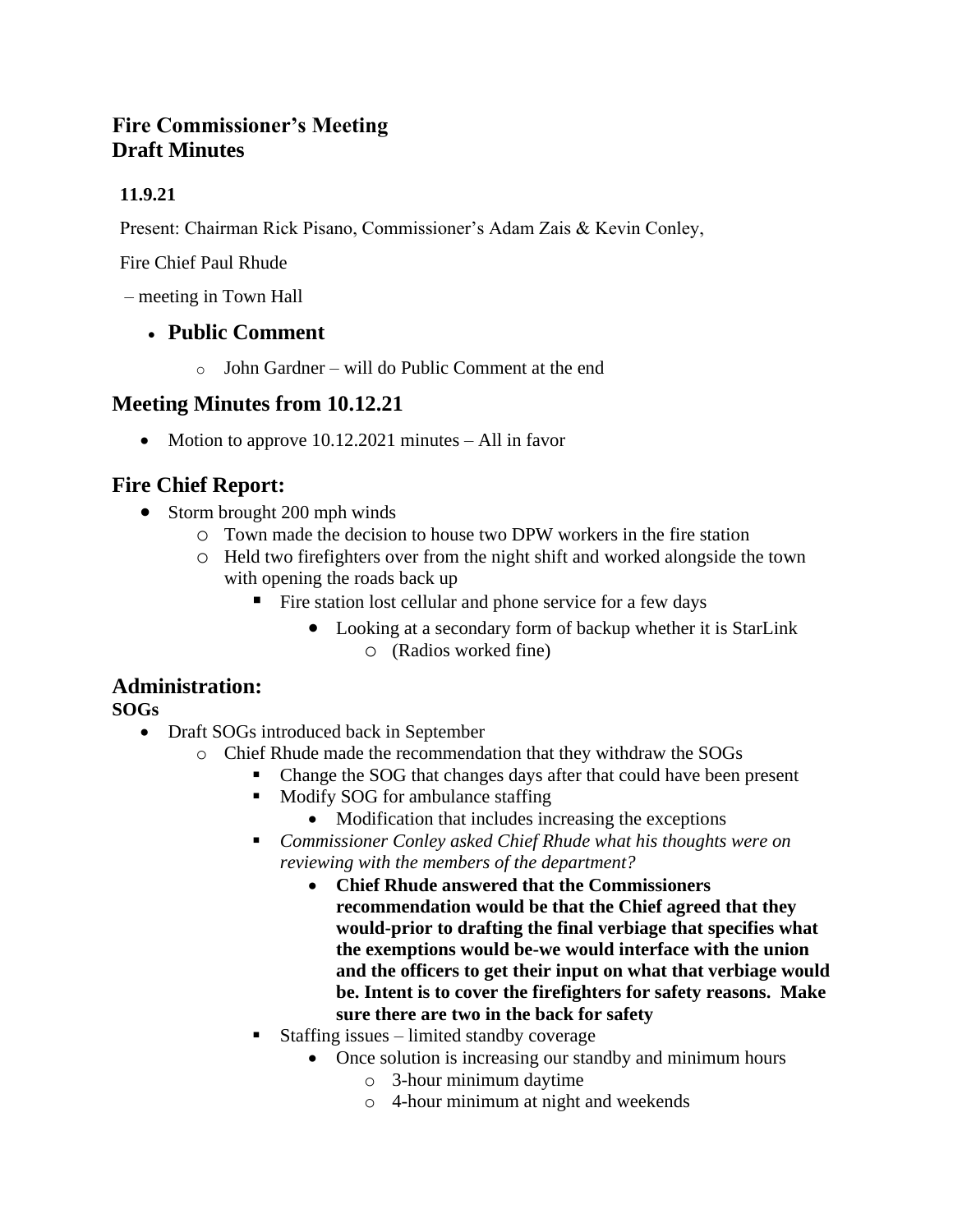- 6-month trial period
- This would enact the CBA Provision and negotiated last contract which is a three person recall standard
	- Recall personnel to make up three firefighters in the station

o Would not exceed budget

- Task the union to create "comp time" so that the firefighters instead of getting OT for recall for other OT reasons, they would be permitted to choose comp time instead
- o Motion to move to a three-hour minimum from 0700 to 2300 and a four-hour minimum from 2300 to 0700 with the option of leveraging comp time during that time and also leveraging the CBA agreement with the staffing of three personnel at the time for six-month trial period
	- All in favor

### **PRO EMS REPORT**

**-** attached

## **Training:**

### **Personnel:**

• One fire fighter out on IOD – hopeful that this person will be able to come back in December 2021

### **CHIEF SEARCH:**

- 28 Applications
	- o Chief Rhude recommends forming a Search Committee with a single Fire Commissioner on the Search Committee
		- Chairman Pisano moves to appoint a Search Committee that is authorized to go through and bring back to the Board a list of finalists
			- Deputy Chief should be on the committee
			- Chief Rhude should be on the committee
			- Chairman put his name in to be on the committee as the Board Representative
			- Mr. Gardner had previously written in expressing interest in being the citizen representative
			- Chief JJ Burke from Sandwich Fire and Michael Wim from Comm Fire volunteered to be a part of the committee
			- Commissioner Conley offered to be on the committee as well
				- o Motion to create a Search Committee to review the Chief's applications and leverage resources outside of the exact commissioners for that search
					- $\blacksquare$  All in favor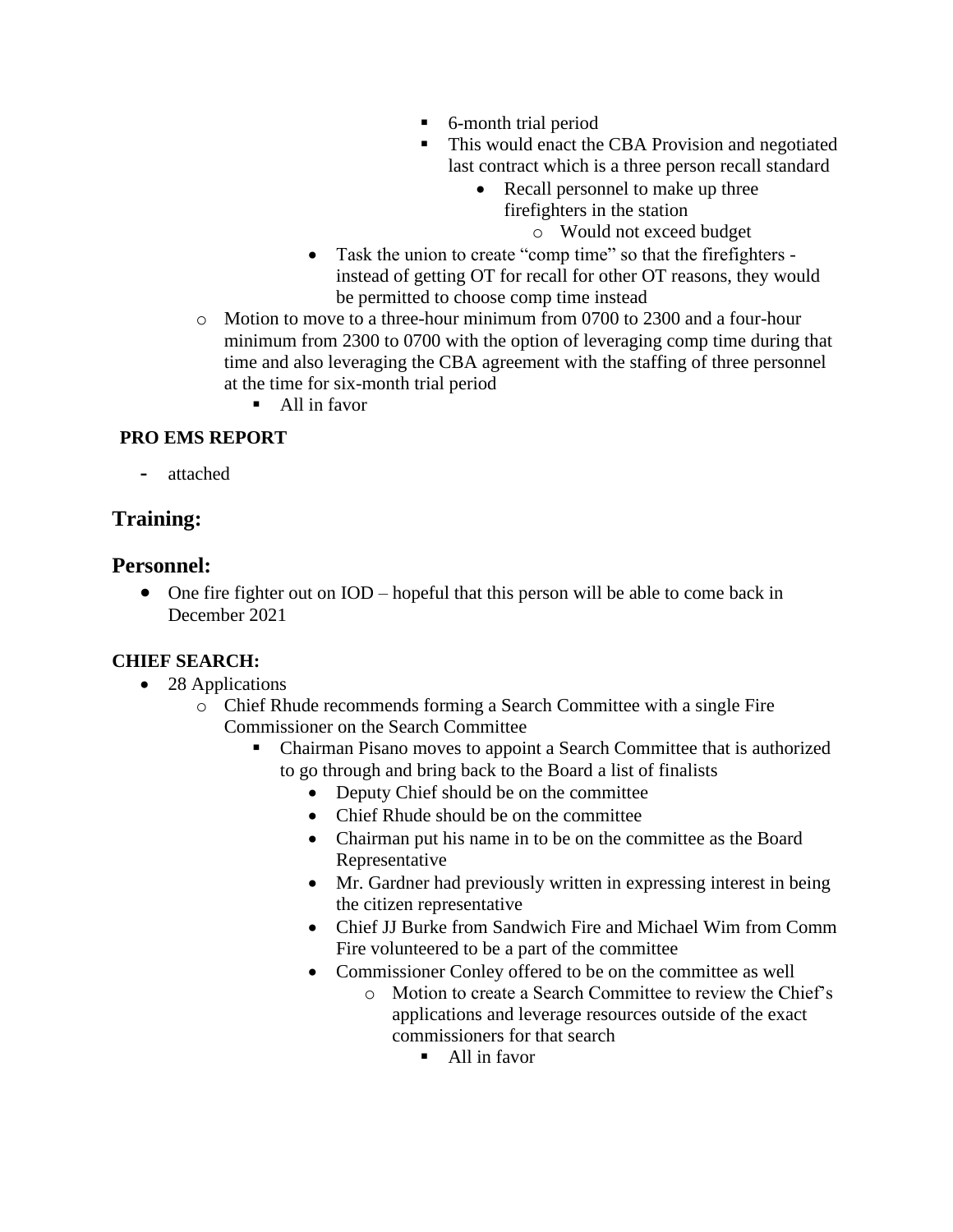- o Motion regarding the personnel on the Search Committee to include Commissioner Conley as the representative for the Board of Commissioners of the Cotuit Fire Dept.
	- All in favor
		- Search Committee members:
			- o Chief Rhude
			- o Deputy Chief Pouliot
			- o Chief JJ Burke
			- o Chief Michel Wim
			- o Mr. Gardner as citizen representative
			- o Kevin Connelly
				- All in favor

# **Apparatus:**

- Spare ambulance out of Brewster will now be available in February 2022 instead of December 2021
	- o Commissioner Zais stated he does not think that the spare ambulance should be purchased
	- o Commissioner Connelly stated that he thinks that the vehicle should be purchased
	- o *Commissioner Zais asked what the status was on the exhaust system in the current vehicle.*
		- **Chief Rhude answered that it is functioning**

### **Facilities:**

- 2 Quotes for inside painting but need 3 for state regulations
	- $\circ$  Commissioner Conley stated that the 3<sup>rd</sup> bid has taken a long time and questioned how to get move forward
		- Chief stated that he will work on getting the  $3<sup>rd</sup>$  bid and/or communication stating no bid. The painter has to be an insured vendor.
- November 19, 2021 "Goodbye" coffee gathering at the Fire Station 10am-12pm

### **Cotuit Currents: n/a**

### **Needs Assessment: n/a**

### **OLD BUSINESS:**

### *POLICY ADVISORY COMMITTEE*

### **Commissioner Zais - School Building subcommittee**

• No updates / no meeting